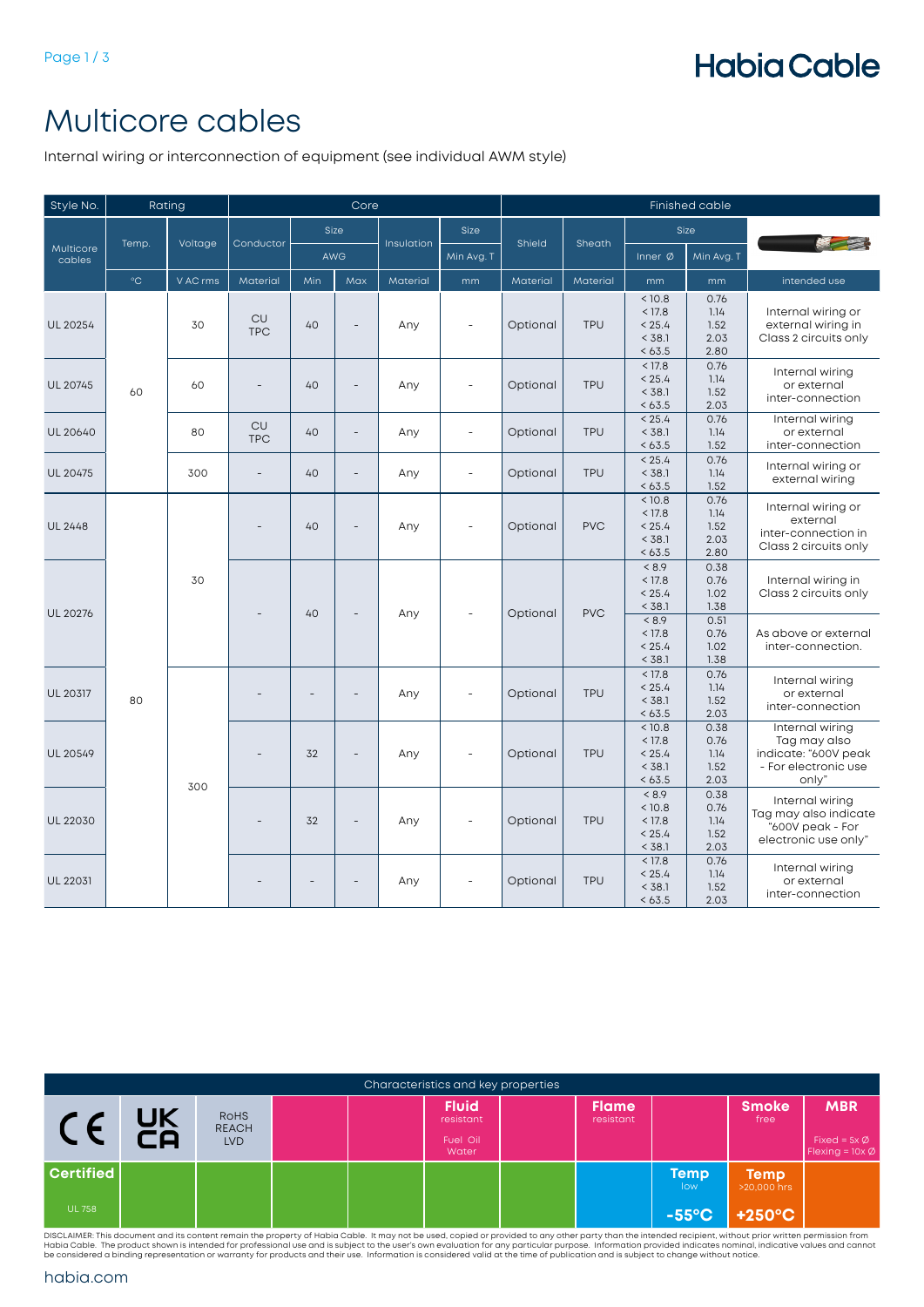## **Habia Cable**

#### Multicore cables

Internal wiring or interconnection of equipment (see individual AWM style)

| Style No.           | Rating            |          |                         |                          | Core                     |            |                          | <b>Finished cable</b> |            |                                                   |                                      |                                                                                                                                    |                                                                                                                                        |
|---------------------|-------------------|----------|-------------------------|--------------------------|--------------------------|------------|--------------------------|-----------------------|------------|---------------------------------------------------|--------------------------------------|------------------------------------------------------------------------------------------------------------------------------------|----------------------------------------------------------------------------------------------------------------------------------------|
|                     |                   |          |                         |                          | Size                     |            | Size                     |                       |            |                                                   | Size                                 |                                                                                                                                    |                                                                                                                                        |
| Multicore<br>cables | Temp.             | Voltage  | Conductor               | <b>AWG</b>               |                          | Insulation | Min Avg. T               | Shield                | Sheath     | Inner $\emptyset$                                 | Min Avg. T                           |                                                                                                                                    |                                                                                                                                        |
|                     | $^{\circ}{\rm C}$ | V AC rms | Material                | Min                      | Max                      | Material   | mm                       | Material              | Material   | mm                                                | mm                                   | intended use                                                                                                                       |                                                                                                                                        |
| UL 20320            |                   | 30       |                         | 40                       |                          | Any        | L,                       | Optional              | <b>TPU</b> | < 17.8<br>< 25.4<br>< 38.1<br>< 63.5              | 0.76<br>1.14<br>1.52<br>2.03         | Internal wiring or<br>external<br>inter-connection in<br>Class 2 circuits only                                                     |                                                                                                                                        |
| UL 2654             | 90                | 300      |                         | 36                       | 6                        | Any        | $\overline{\phantom{a}}$ | Optional              | <b>PVC</b> | < 17.8<br>< 25.4<br>< 38.1<br>< 63.5              | 0.76<br>1.14<br>1.52<br>2.03         | External<br>inter-connection                                                                                                       |                                                                                                                                        |
| UL 20950            |                   |          | CU<br><b>TPC</b>        | 36                       | $\overline{\phantom{m}}$ | Any        | $\overline{\phantom{a}}$ | Optional              | <b>TPU</b> | < 25.4<br>< 38.1<br>< 63.5                        | 1.14<br>1.52<br>2.03                 | <b>External wiring</b>                                                                                                             |                                                                                                                                        |
| <b>UL 4296</b>      | 105               | 125      | CU<br><b>TPC</b>        | 50                       | $\overline{\phantom{m}}$ | Any        | 0.15                     | Optional              | Silicone   | < 17.8<br>< 25.4<br>$38.1$<br>< 63.5              | 0.76<br>1.14<br>1.52<br>2.03         | Inter-connection<br>cable for medical<br>equipment                                                                                 |                                                                                                                                        |
| UL 2983             |                   | 150      | <b>CU</b><br><b>TPC</b> |                          |                          | Any        | 0.13                     | Optional              | FEP        | < 10.8<br>< 17.8<br>< 38.1<br>< 63.5              | 0.38<br>0.51<br>0.76<br>1.14         | Internal wiring<br>Tag may also indicate<br>"300V peak - For<br>electronic use only"                                               |                                                                                                                                        |
| <b>UL 2747</b>      |                   |          | 300                     |                          |                          |            | Any                      |                       | Optional   | FEP                                               | < 10.8<br>< 17.8<br>< 38.1<br>< 63.5 | 0.51<br>0.76<br>1.14<br>1.52                                                                                                       | Internal wiring<br>Tag may also indicate<br>"Suitable for<br>immersion in oil at<br>80°C or 600V peak<br>- For electronic use<br>only" |
| <b>UL 20221</b>     | 150               |          |                         |                          |                          |            | Any                      | $\overline{a}$        | Optional   | ETFE                                              | < 10.8<br>< 17.8<br>< 38.1<br>< 63.5 | 0.25<br>0.38<br>0.51<br>0.76                                                                                                       | Internal wiring<br>Tag may also indicate<br>"600V peak - For<br>electronic use only"                                                   |
| UL 20222            |                   | 600      |                         |                          |                          | Any        |                          | Optional              | ETFE       | < 10.8<br>< 17.8<br>< 38.1<br>< 63.5              | 0.25<br>0.38<br>0.51<br>0.76         | Internal wiring<br>of appliances or<br>electrical equipment.<br>Tag may also indicate<br>"2500V peak - For<br>electronic use only" |                                                                                                                                        |
| <b>UL 2748</b>      |                   |          |                         | $\overline{\phantom{a}}$ | $\overline{\phantom{m}}$ | Any        | $\overline{\phantom{0}}$ | Optional              | FEP        | < 10.8<br>< 17.8<br>< 38.1<br>< 63.5              | 0.51<br>0.76<br>1.14<br>1.52         | Internal wiring.<br>Tag may also indicate<br>"2500V peak - For<br>electronic use only"                                             |                                                                                                                                        |
| UL 2749             |                   | 300      |                         |                          |                          | Any        |                          | Optional              | FEP        | < 10.8<br>< 17.8<br>< 38.1<br>< 63.5              | 0.51<br>0.76<br>1.14<br>1.52         | Internal wiring                                                                                                                    |                                                                                                                                        |
| <b>UL 2895</b>      |                   |          |                         | $\qquad \qquad -$        | $\overline{a}$           | Any        | $\overline{\phantom{a}}$ | Optional              | FEP        | < 10.8<br>< 17.8<br>< 38.1<br>< 63.5              | 0.38<br>0.51<br>0.76<br>1.14         | Internal wiring<br>Tag may also indicate<br>"600V peak - For<br>electronic use only"                                               |                                                                                                                                        |
| <b>UL 2750</b>      | 200               |          |                         | $\qquad \qquad -$        | $\overline{\phantom{m}}$ | Any        | $\overline{\phantom{a}}$ | Optional              | FEP        | < 10.8<br>< 17.8<br>< 38.1<br>< 63.5              | 0.51<br>0.76<br>1.14<br>1.52         | Internal wiring                                                                                                                    |                                                                                                                                        |
| UL 22292            |                   | 600      |                         |                          |                          | Any        |                          | Optional              | FEP        | < 6.35<br>< 8.89<br>< 12.70<br>< 17.78<br>< 38.10 | 0.20<br>0.26<br>0.33<br>0.38<br>0.51 | Internal wiring<br>or external<br>interconnection of<br>electronic equipment                                                       |                                                                                                                                        |

| Characteristics and key properties |          |                                           |  |  |                                                |  |                           |                     |                            |                                                                   |  |  |  |
|------------------------------------|----------|-------------------------------------------|--|--|------------------------------------------------|--|---------------------------|---------------------|----------------------------|-------------------------------------------------------------------|--|--|--|
| C E                                | UK<br>CA | <b>ROHS</b><br><b>REACH</b><br><b>LVD</b> |  |  | <b>Fluid</b><br>resistant<br>Fuel Oil<br>Water |  | <b>Flame</b><br>resistant |                     | <b>Smoke</b><br>free       | <b>MBR</b><br>Fixed = $5x \emptyset$<br>Flexing = $10x \emptyset$ |  |  |  |
| Certified                          |          |                                           |  |  |                                                |  |                           | <b>Temp</b><br>low. | <b>Temp</b><br>>20,000 hrs |                                                                   |  |  |  |
| <b>UL 758</b>                      |          |                                           |  |  |                                                |  |                           | $-55^{\circ}$ C     | $+250^{\circ}$ C           |                                                                   |  |  |  |

DISCLAIMER: This document and its content remain the property of Habia Cable. It may not be used, copied or provided to any other party than the intended recipient, without prior written permission from<br>Habia Cable. The pr